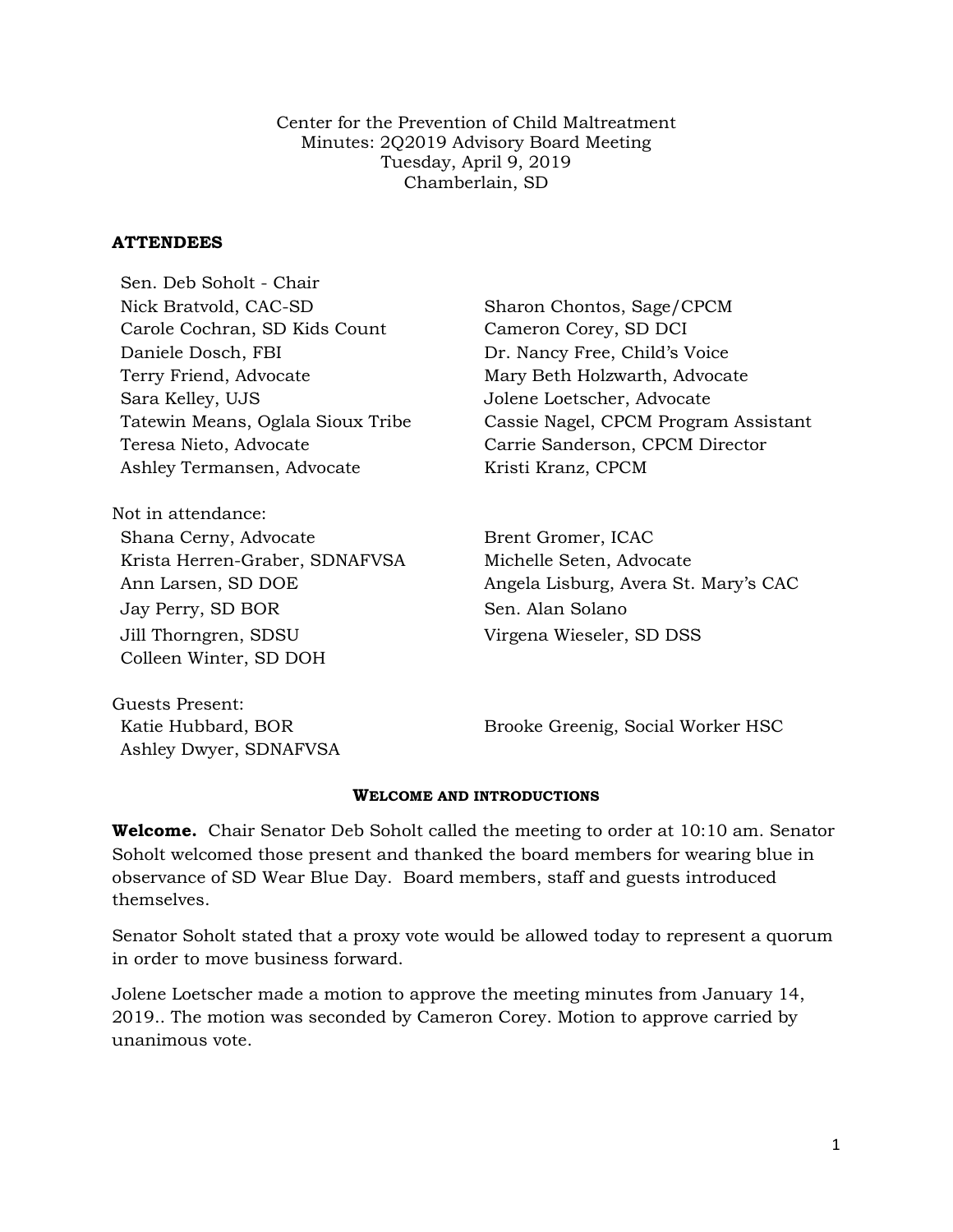#### **GOALS AND GRANTS UPDATE**

**Goal A.** Sharon Chontos gave an updated on the work under the Data Project Charter. Ms. Chontos is in discussion with Trevor Jones from Dakota State University (DSU) to lead the data initiative. DSU has experience working with secure data, memorandums of understandings (MOU), and protected data throughout the legal process and chain of evidence identifying information. The Data Project work group has not yet identified representatives from Division of Criminal Investigation (DCI) and Child Protection Services (CPS). Department of Education (DOE) and Unified Judicial System (UJS) are encouraged to be involved as well. The work group will have a couple of leadership meetings to understand the requirements and creative vision prior to writing grants or securing funding for a demonstration phase. **Action Items:** Ms. Chontos will send the Data Project Charter to Sara Kelly and Ann Larson. Each will provide suggestions for a representative from their respective agency.

**Goal B:** Director Carrie Sanderson provided an updated on Goal B work on behalf of the SD Department of Health (DOH). DOH is looking at strategic planning for rape prevention education funding over the next five years given the identification that 48% of forcible rape victims are under 18. The planning is currently in Logic Model phase. A draft model was shared with the group. Enough Abuse, Shifting Boundaries, and Green Dot are current programs. Ashely Dwyer, South Dakota Network Against Family Violence and Sexual Assault (SDNAFVSA) is working with DOH on planning and shifting the model to a state-specific model. The board discussed having the CPCM Tribal Consortium group involved with the logic model. **Action Items:** Provide feedback and suggestions on the Logic Model to Ashley Dwyer.

CPCM Tribal Consortium group will meet separately over lunch today to discuss the fall conference presentations and group outcomes for the next 9-12 months. Director Sanderson thanked Teresa Nieto for her willingness to chair the Tribal Consortium.

Cassie Nagel (CPCM) provided an update on the SD ACEs and Resiliency Project and the funding received from Sioux Empire United Way to support community trainings in the four county area. CPCM staff is working with Tifanie Petro and Teresa Thie at Children's Home Society (CHS) to document processes and craft a strategic plan to effectively use the funding to provide trainings while building up the infrastructure and support system for trainers and presenter. The goal is to work out any kinks in the process now so that we can recreate the processes in other communities with other funding sources. A second round of presenter training is scheduled for May 10, 2019 in Rapid City. Senator Soholt added that CPCM board members have a responsibility to understand the ACEs science and the screening process. This infrastructure will be discussed under Goal E when the board will discuss the responsibility of their position including communicating with their community. She added that part of the work includes determining best practices in various industries. Terry Friend added that the infrastructure to appropriately respond to results of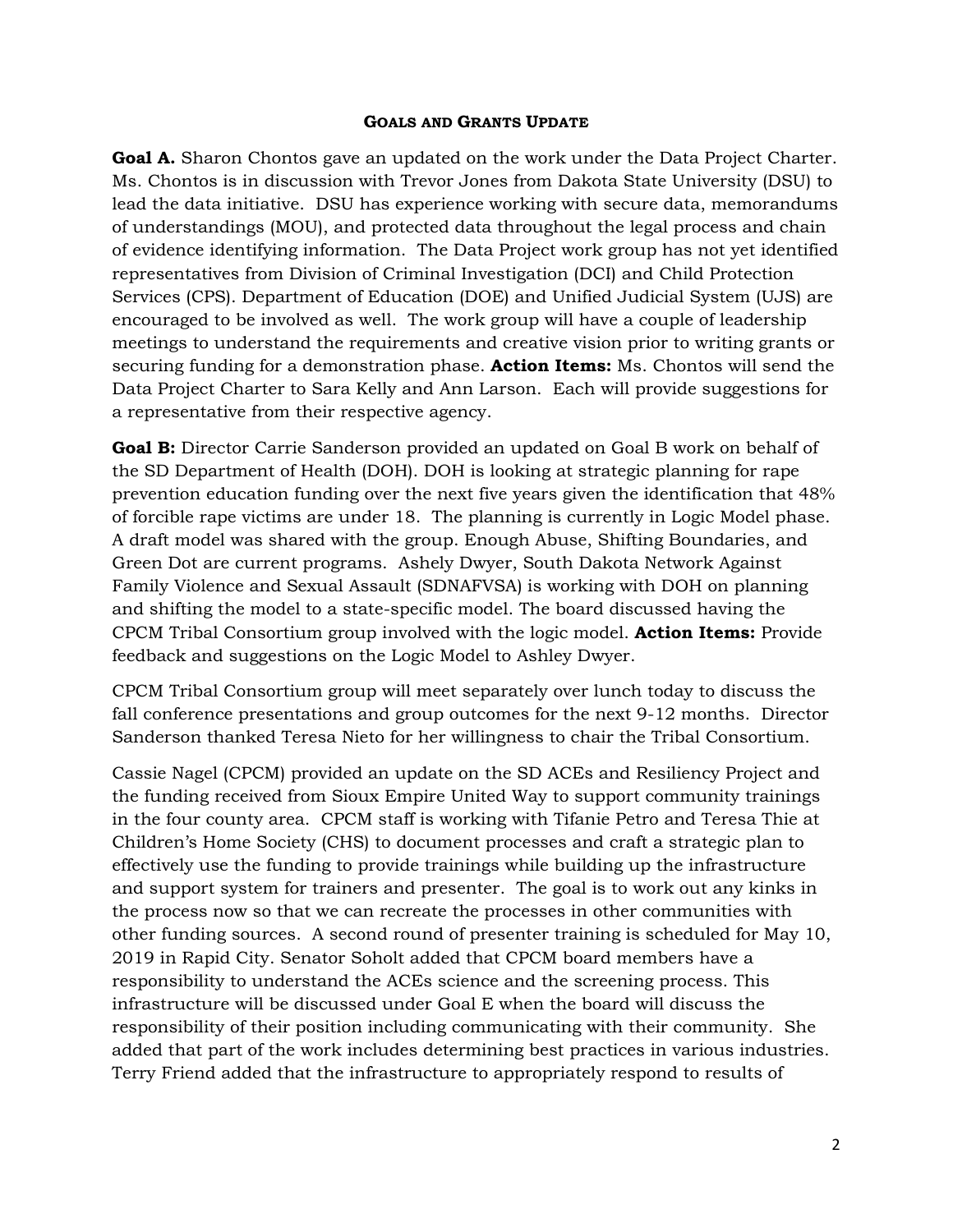screening must be considered as well. Senator Soholt agreed and recognizes that response will need to be community driven and thus will vary by community.

**Goal C:** A meeting has been scheduled for May 14, 2019 in Sioux Falls to host Dr. Victor Vieth to work with the university-level Mandatory Reporting Curriculum group. Board members are welcome to attend and encouraged to bring guests. Dr. Vieth will be speaking about CAAST curriculum and brainstorming how to fit that curriculum into the Board of Regents (BOR) curriculum. The work group is researching online training models as something that can be implemented fairly quickly. A survey was sent to all BOR university students and professors in education programs last week from BOR. The survey project received IRB approval.

**Goal D:** REACH Team members Amanda Liebl and Cam Corey have trained every DCI agent in South Dakota on minimal facts interviewing and how to respond to disclosures, as well as how to respond to drug endangered children in the home. The training has been incorporated into the opioid use prevention work. They are currently working on developing a protocol for children in home with fentanyl. Mr. Corey added that any questions on drug endangered children should be directed to a local DCI agent. Mr. Corey announced that their full time investigator with the REACH Team was promoted so a new team member was added and is fully trained. Ms. Liebl and Mr. Corey presented to the University of South Dakota Criminal Justice club on multi-disciplinary teams (MDTs). Ms. Chontos provided an update on an Office of Violence against Women grant applied for in Watertown area which is targeted at children and working with school. The grant project ties into CPCM's Resilient Community project. Ms. Chontos thanked Mr. Corey for his support in Watertown in opening up doors and creating relationships.

Mr. Corey asked about potential planning for a family justice center in Rapid City. Director Sanderson provided an update based on her meeting with CHS personnel. Rapid City and Pennington County are excited about joining forces on this issue and the planning/research is currently being driven by law enforcement. Funding was secured to send ten individuals out to San Diego for training, including some CHS staff. There is currently no designated leader or additional funding at this point. CPCM is striving for medical model for CACs in South Dakota and it seems that there is support to have a medical model in Rapid City but shifting language may be necessary. Director Sanderson asked the board to be mindful of their responsibility to educate others on the work CPCM is doing, to represent the body of work in relevant groups and meeting and to communicate with staff and the board about related work happening across the state. Senator Soholt added that the body of work must continue outside of CPCM meetings and be carried forward by all board members. Any conversation, anywhere in the state needs to be aware of the body of work and if not, it is up to board members to add it to the conversation. Carole Cochran offered that her experience has been that people won't know about you until they want you so we need to keep talking and presenting opportunities to talk about it but not to be offended when folks don't know about CPCM. Teresa Nieto added that if Rapid City is missing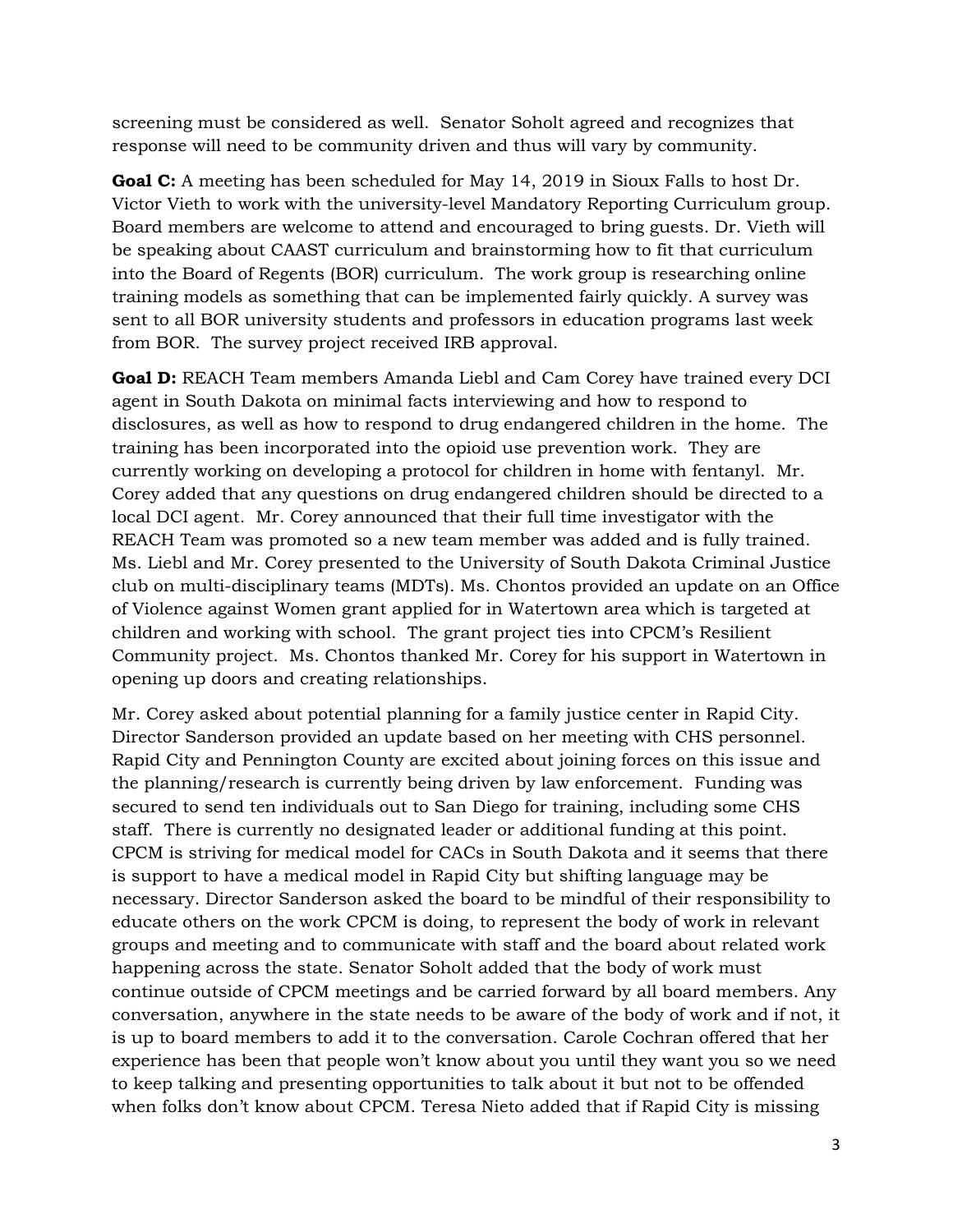it, tribal communities are too. This conversation will be continued until the Goal E section later on in the agenda. Ms. Loetscher asked about the OneHeart Initiative in Rapid City and whether there was room to add them into the ACEs presenter training. **Action Items** - Senator Soholt will reach out to bring Senator Solano into this conversation. CPCM will reach out to Tifanie at CHS regarding OneHeart. Board members are asked to reach out to local agencies regarding the May ACEs presenter training.

CPCM has applied for a grant through the South Dakota Community Fund (SDCF) which would support Dr. Kari Oyen's study which involved looking at indicators of health and predictive monitoring by comparing CPS data and Medic-Aid data in the state. Physicians are also looking at similar lines of work.

**Goal E.** The Enough Abuse Campaign training was originally scheduled in March but postponed to April  $11 - 12$ , 2019 due to the bomb cyclone. Another strong winter storm is in the forecast so Ms. Nagel and Ms. Petro are in communication with the Enough Abuse Trainer coming in from Boston. The project is sponsored by the Department of Social Services (DSS) and Department of Health (DOH). **Update:** The Enough Abuse Campaign training has been rescheduled to May 16-17, 2019 due to weather. Training will still be held in Sioux Falls with the venue to be determined.

**Goal F.** The updated CPCM website layout [\(www.sdcpcm.com\)](http://www.sdcpcm.com/) was reviewed and discussion was held on the location of the 10-Year Plan. All known trainings and events related to childhood wellbeing and related topics are posted here. Project information is currently all housed on the CPCM website but CPCM has no proprietary desire or need so the CPCM site can link to external sites if more appropriate.

Director Sanderson gave an update of leadership changes at the University of South Dakota and advised that she will continue to work on educating leadership about CPCM and its place in the university system. A new Dean of the School of Health Science should be announced within the next couple of weeks and then discussions can resume on how best to reach out to other university programs and curriculum development. Senator Soholt will be meeting with the new Dean and USD President to design new infrastructure for CPCM and other embedded statewide centers. **Action Items** – Review bios on the website and provide updates or edit to Ms. Nagel at CPCM.

### **RESILIENT COMMUNITIES**

Senator Soholt introduced the Resilient Communities project by explaining the role of CPCM in working with cross-sectors to ensure we are creating trauma-informed communities across the state of South Dakota. Sharon Chontos reported on the progress of the program, including the creation of a website to host the comprehensive list of resources available and broken down by region. Ms. Chontos will be reaching out to advisory board members to receive feedback on the website language, content, and the approach for tribal boundaries.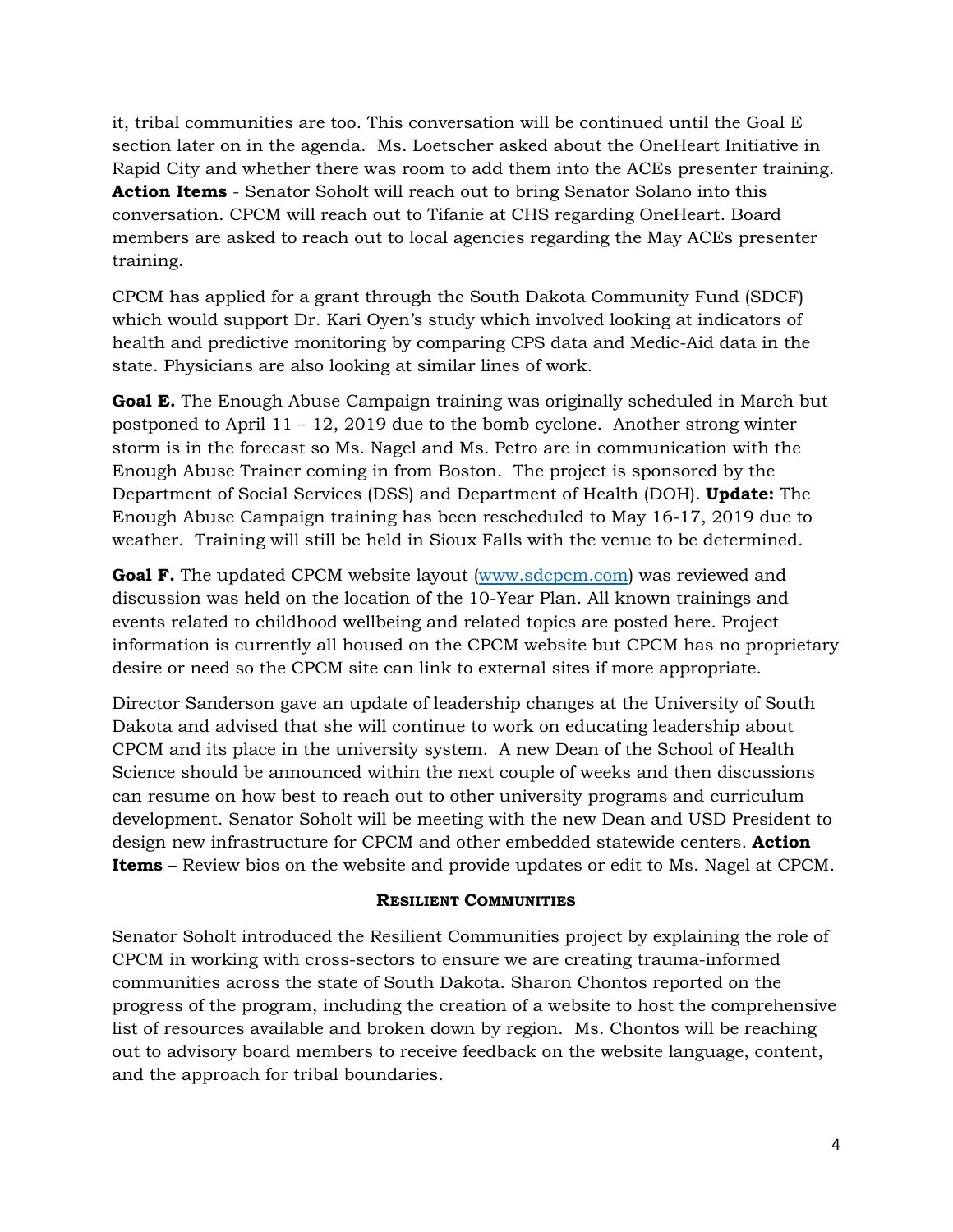Ms. Chontos also reported on the policy work being done for mandatory reporter training within schools and youth serving organizations. A framework will be provided for each community to tailor the checklist according to the local points of contact. Additional discussion took place around the various behavioral health models that exist across the state. Ms. Chontos presented a draft framework for what a community would accomplish to become designated as a "Resilient Community".

### **LEGISLATIVE UPDATE**

 Senator Soholt reviewed the final legislative update from CPCM, including the 211 bill and the vehicle bill process.

### **ELECTIONS**

 Board chair, vice-chair and three advocate positions are up for reelection. All members up for reelection have expressed their willingness and desire to serve another term in their position. Senator Soholt addressed her position as chair, stating she will not lead in perpetuity but she asked to maintain her role in order to lead through the USD leadership transition and utilize her position as state senator to continue moving the body of work forward.

Dr. Nancy Free motioned to approve the slate of candidates as presented. Motion was seconded by Carole Cochran. The floor was open for discussion. There being none, a vote was held and motion was unanimously approved.

Mr. Corey asked to discuss the local law enforcement representative on the board, explaining that Sheriff Barry Hillested was not reelected as Day County Sheriff but was appointed as sheriff in a different county. Sheriff Hillestad had expressed concern to Mr. Corey about his lack of availability to serve CPCM. Senator Soholt suggested the nominating committee put together a call for nominations for the local law enforcement representative.

The nominating committee is in need of one more member. Current members include Senator Alan Solano, Senator Soholt, and Danielle Dosch. Dr. Free expressed her willingness to serve on the committee. **Action Item -** The nominating committee will bring a recommendation to the August meeting for the local law enforcement representative.

### **GOAL E: COMMUNICATIONS AND PUBLIC AWARENESS**

Director Sanderson discussed the vision and objectives in Goal E. Currently all objectives are related to the Enough Abuse Campaign but the goal should be expanded to include other public awareness work. Director Sanderson has called together a group of subject matter experts to discuss opportunities for marketing and public presence and would like guidance from the board. Director Sanderson led the group in a brainstorming session with two objectives: to identify how CPCM staff can prepare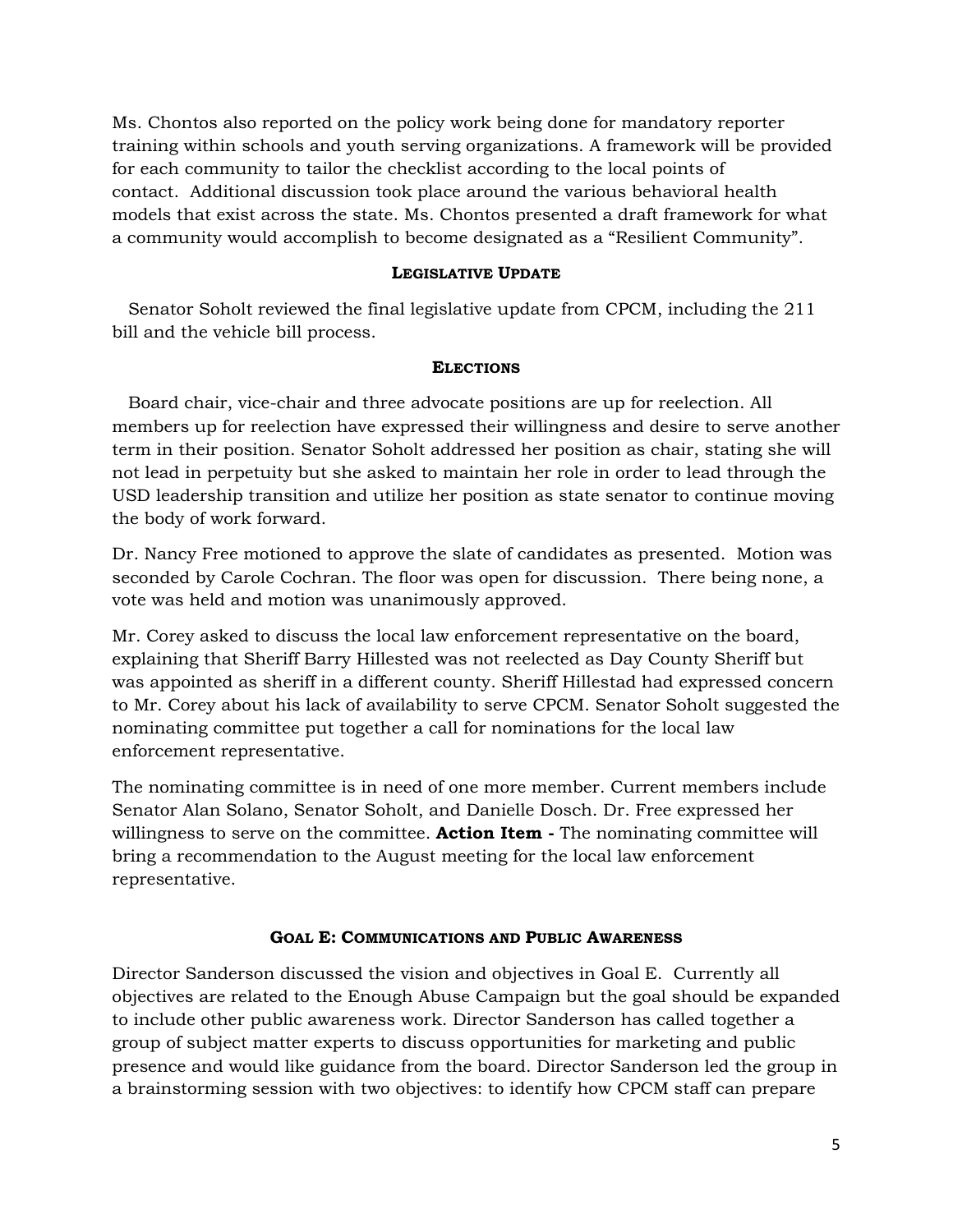and assist board members with discussing the 10-Year Plan and to explore what the public awareness or public presence should look like for CPCM.

Brainstorming results:

- 1. How can CPCM can help board members feel confident to talk about 10-Year Plan work:
	- a. One pagers for talking points per goal
		- i. Add to website for public consumption
		- ii. Identify a point person for projects/topics
	- b. Directed board email smaller scale than newsletter
	- c. Add the 10-Year Plan to the homepage of the CPCM website
	- d. Conduct market research on preferred methods for communication
	- e. Make individual contact with board members for their expertise
	- f. Add a keyword to events or create separate calendars by topic on website calendar
	- g. Digital business cards for board members
- 2. What should the public awareness and public presence look like for CPCM:
	- a. Discipline specific events calendar for distribution
	- b. Utilize allies and social media influencers for statewide distribution
	- c. Policy statements regarding how child maltreatment is related to "hot topics" like trafficking, opioid use, addiction, suicide, etc.
	- d. Host community conversations
		- i. Take it on the road and work with board members to be present/ host themselves
	- e. CPCM branding on project signage needs to be very clear and obvious
	- f. Courage Coalition branding discussion tabled

Director Sanderson thanked the board for their suggestions and advised that she will bring all the ideas to the marketing group meeting and continue brainstorming. **Action Items:** Provide update from the marketing group meeting at the August board meeting.

# **OVW / SANE PROJECT**

Kristi Kranz, CPCM Program Coordinator, provided an update on the progress of training for Sexual Assault Nurse Examiners (SANEs) and sexual assault exam kits under the OVW/SD DOH grant received in October 2018.

Kits have been assigned a unique identifier for tracking. A form was developed and distributed with the kits to gather data on how the kit is used and where it is stored. Data forms are returned to SD DOH. Whomever utilizes the kit is responsible for completing the form but there is no penalty for not completing or submitting. There were some barriers with the data form creation. The hope is to make the process electronic and more efficient but this is a good first step. The form does include a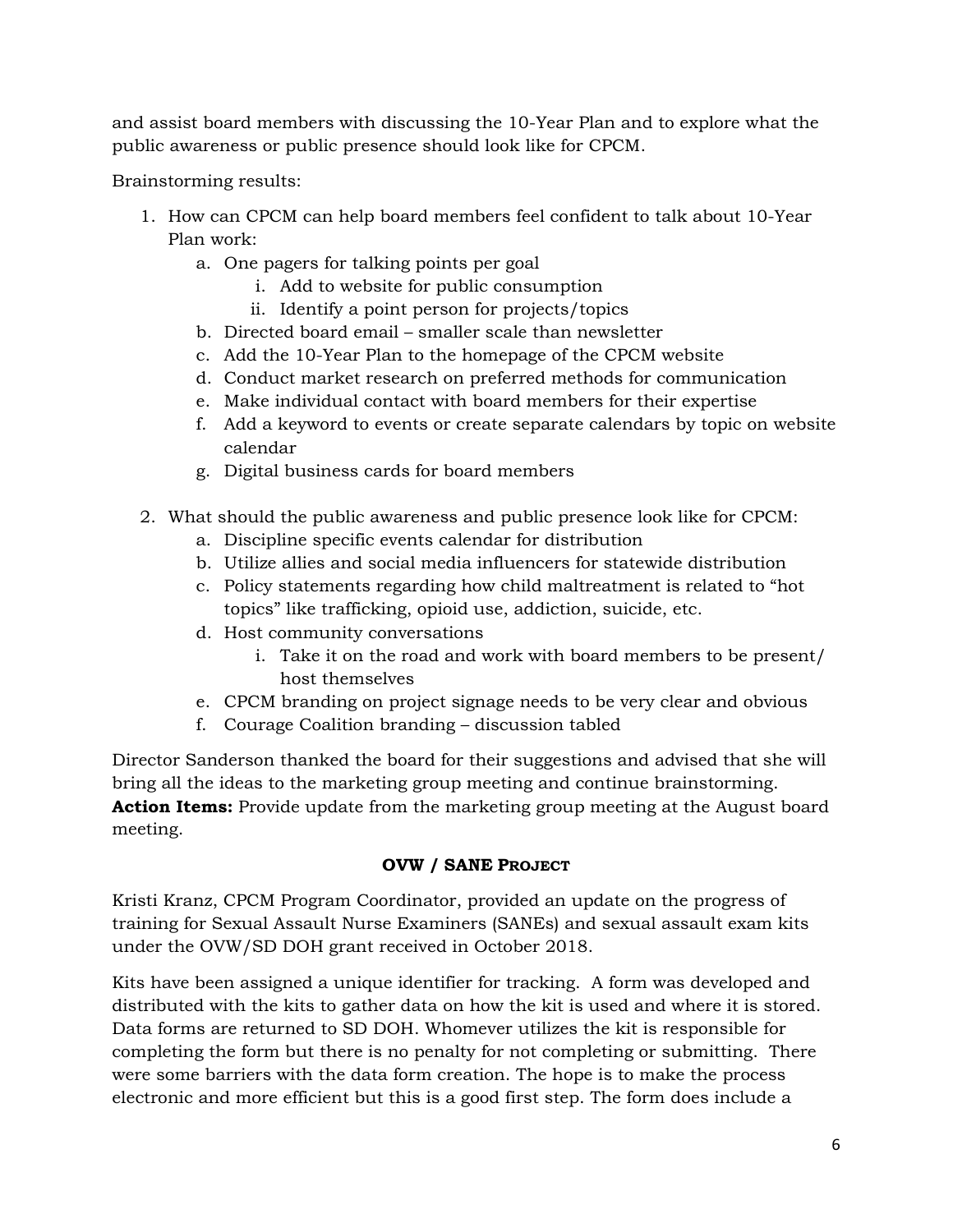statement explaining the purpose of the form and how the data will be used. The form was not included in kits distributed prior to January 2019. Discussion was held about where kits may come from other than SD DOH. There is a USD professor applying for a grant to do research on who is using what kits in the state.

Child's Voice has taken responsibility for fielding calls from the 1-800 number for after-hours information on the pediatrics kits. They've received one phone call.

A Statewide Sexual Assault Task Force meeting was held last October. The next meeting schedule for June 2019. The Task force is led by the Network and registration is available through their website.

A statewide roster of certified and trained SANEs has been created and continues to be updated by Ms. Kranz. SANE training will be held with Dr. Free on May 23, 2019 in Pierre. Registration is available through the CPCM website. Trainings and meetings will continue to be held quarterly.

# **UPCOMING EVENTS**

The newly release CPCM PSA was reviewed and can be viewed online at [https://vimeo.com/327719777.](https://vimeo.com/327719777)

CPCM staff presented at seven events last quarter. Director Sanderson and Ms. Chontos are traveling to Washington, D.C. to present the CPCM model at the Annual CWLA conference on April 11 – 13, 2019.

Victor Vieth will be in Sioux Falls speaking with the Mandatory Reporter Curriculum Project workgroup and guests on May 14, 2019. Board members are encouraged to attend.

Standing Up for Children conference, hosted by UJS, CHS, and CPCM, will be held in Rapid City on May 9, 2019. Kevin Mulcahy is the keynote speaker. Registration is free and vendor booths available for \$100. More information can be found on the conference website: [https://ujscjc.sd.gov/.](https://ujscjc.sd.gov/)

Enough Abuse Training has been rescheduled to May 16-17, 2019 in Sioux Falls.

Ms. Kranz and Sara Kelly will join the SD Court Improvement Program (CIP) team at the Children's Bureau Conference in Washington, D.C. at the end of April.

The Annual Community Response to Child Abuse conference is October 3 – 4, 2019 in Sioux Falls. Nearly 600 attended in 2018. The conference planning committee will meet April 17, 2019 to make some decisions on tracks and speakers.

May 2-3 – Victim Specialist/ Witness meeting with ACEs training in Rapid City.

June 19-20 – NESD Sexual Assault conference in Aberdeen